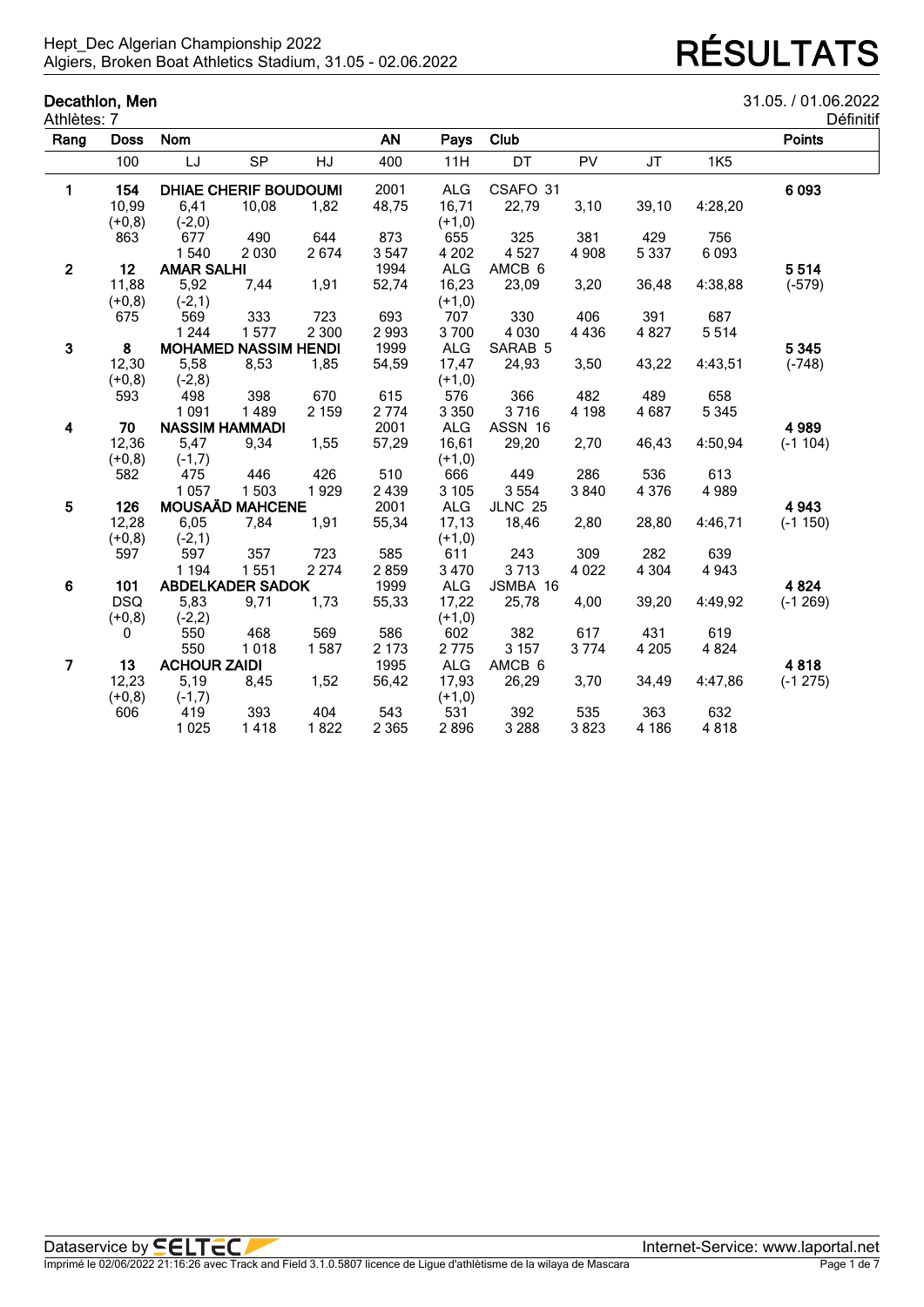**Heptathlon, Women** 31.05. / 01.06.2022

| etinitit |  |
|----------|--|
|          |  |

| Athlètes: 12   |             |                                |           |          |           |                       |                   | Définitil     |
|----------------|-------------|--------------------------------|-----------|----------|-----------|-----------------------|-------------------|---------------|
| Rang           | <b>Doss</b> | <b>Nom</b>                     |           |          | <b>AN</b> | Pays                  | Club              | <b>Points</b> |
|                | 10H         | HJ                             | <b>SP</b> | 200      | LJ        | JT                    | 800               |               |
| $\blacksquare$ | 177         | <b>HAMEL RAHIL</b>             |           |          | 2002      | <b>ALG</b>            | <b>MCA 16</b>     | 4614          |
|                | 14,17       | 1,64                           | 9,07      | 25,08    | 5,03      | 24,68                 | 2:38,85           |               |
|                | $(+2,4)$    |                                |           | $(+2,0)$ | $(-1,4)$  |                       |                   |               |
|                | 954         | 783                            | 469       | 879      | 567       | 376                   | 586               |               |
|                |             | 1737                           | 2 2 0 6   | 3 0 8 5  | 3652      | 4 0 28                | 4614              |               |
| $\overline{2}$ | 77          | <b>HANIA ABDALLAH</b>          |           |          | 2001      | <b>ALG</b>            | <b>CNN 16</b>     | 4 3 6 1       |
|                | 15,71       | 1,58                           | 11,75     | 27,74    | 4,93      | 33,20                 | 2:44,21           | $(-253)$      |
|                | $(+1,5)$    |                                |           | $(+2,0)$ | $(-1,3)$  |                       |                   |               |
|                | 750         | 712                            | 645       | 651      | 540       | 537                   | 526               |               |
|                |             | 1462                           | 2 107     | 2758     | 3 2 9 8   | 3835                  | 4 3 6 1           |               |
| 3              | 30          | <b>KENZA SAADI</b>             |           |          | 1992      |                       |                   | 3977          |
|                |             |                                |           |          |           | <b>ALG</b>            | CSHB <sub>6</sub> |               |
|                | 15,26       | 1,55                           | 8,59      | 27,53    | 5,14      | 23,35                 | 2:52,65           | $(-637)$      |
|                | $(+1,5)$    |                                |           | $(+2,0)$ | $(-2, 1)$ |                       |                   |               |
|                | 808         | 678                            | 438       | 668      | 598       | 351                   | 436               |               |
|                |             | 1486                           | 1924      | 2 592    | 3 1 9 0   | 3541                  | 3977              |               |
| 4              | 48          | <b>TASSEDA GUENAOUI</b>        |           |          | 2002      | <b>ALG</b>            | MBB 6             | 3 3 4 5       |
|                | 16,06       | 1,30                           | 6,13      | 27,09    | 4,25      | 12,98                 | 2:27,98           | $(-1269)$     |
|                | $(+1,5)$    |                                |           | $(+2,0)$ | $(-2, 1)$ |                       |                   |               |
|                | 707         | 409                            | 280       | 704      | 367       | 160                   | 718               |               |
|                |             | 1 1 1 6                        | 1 3 9 6   | 2 100    | 2467      | 2627                  | 3 3 4 5           |               |
| 5              | 22          | <b>CHAHINEZ MAZOUZENE</b>      |           |          | 1998      | ALG                   | AMCB 6            | 3 2 2 1       |
|                | 17,87       | 1,30                           | 7,17      | 28,83    | 4,53      | 20,63                 | 2:32,62           | $(-1393)$     |
|                | $(+2,4)$    |                                |           | $(+2,0)$ | $(-2,1)$  |                       |                   |               |
|                | 502         | 409                            | 346       | 567      | 436       | 301                   | 660               |               |
|                |             | 911                            | 1 2 5 7   | 1824     | 2 2 6 0   | 2561                  | 3 2 2 1           |               |
| $\bf 6$        | 55          | <b>BAYA BOULOUBIA</b>          |           |          | 2000      | <b>ALG</b>            | JSK 9             | 3 0 9 5       |
|                | 20,26       | 1,33                           | 5,31      | 27,50    | 4,71      | 14,96                 | 2:21,88           | $(-1519)$     |
|                | $(+1,5)$    |                                |           | $(+2,0)$ | $(-2, 1)$ |                       |                   |               |
|                | 281         | 439                            | 228       | 671      | 482       | 196                   | 798               |               |
|                |             | 720                            | 948       | 1619     | 2 1 0 1   | 2 2 9 7               | 3 0 9 5           |               |
|                | 148         | <b>FERIEL NESRINE GUEDIDER</b> |           |          | 2002      | <b>ALG</b>            | RM 29             | <b>DNF</b>    |
|                |             |                                |           |          |           |                       |                   |               |
|                |             | 0                              |           |          |           |                       |                   |               |
|                |             | $\mathbf{0}$                   |           |          |           |                       |                   |               |
|                | 61          | <b>GHIZLENE NOR EL HOUDA</b>   |           |          | 2002      | <b>ALG</b>            | CSPCT 13          | <b>DNF</b>    |
|                |             | <b>BELAIDI</b>                 |           |          |           |                       |                   |               |
|                |             | $\pmb{0}$                      |           |          |           |                       |                   |               |
|                |             | 0                              |           |          |           |                       |                   |               |
|                | 85          | <b>OUIDAD YESLI</b>            |           |          | 2000      | $\mathsf{ALG}\xspace$ | CRC 16            | <b>DNF</b>    |
|                |             |                                |           |          |           |                       |                   |               |
|                |             | $\pmb{0}$                      |           |          |           |                       |                   |               |
|                |             | $\mathbf{0}$                   |           |          |           |                       |                   |               |
|                | 168         | <b>MAROUA MOHAMMEDI</b>        |           |          | 2001      | ALG                   | <b>RCL 43</b>     | <b>DNF</b>    |
|                |             |                                |           |          |           |                       |                   |               |
|                |             | $\pmb{0}$                      |           |          |           |                       |                   |               |
|                |             | 0                              |           |          |           |                       |                   |               |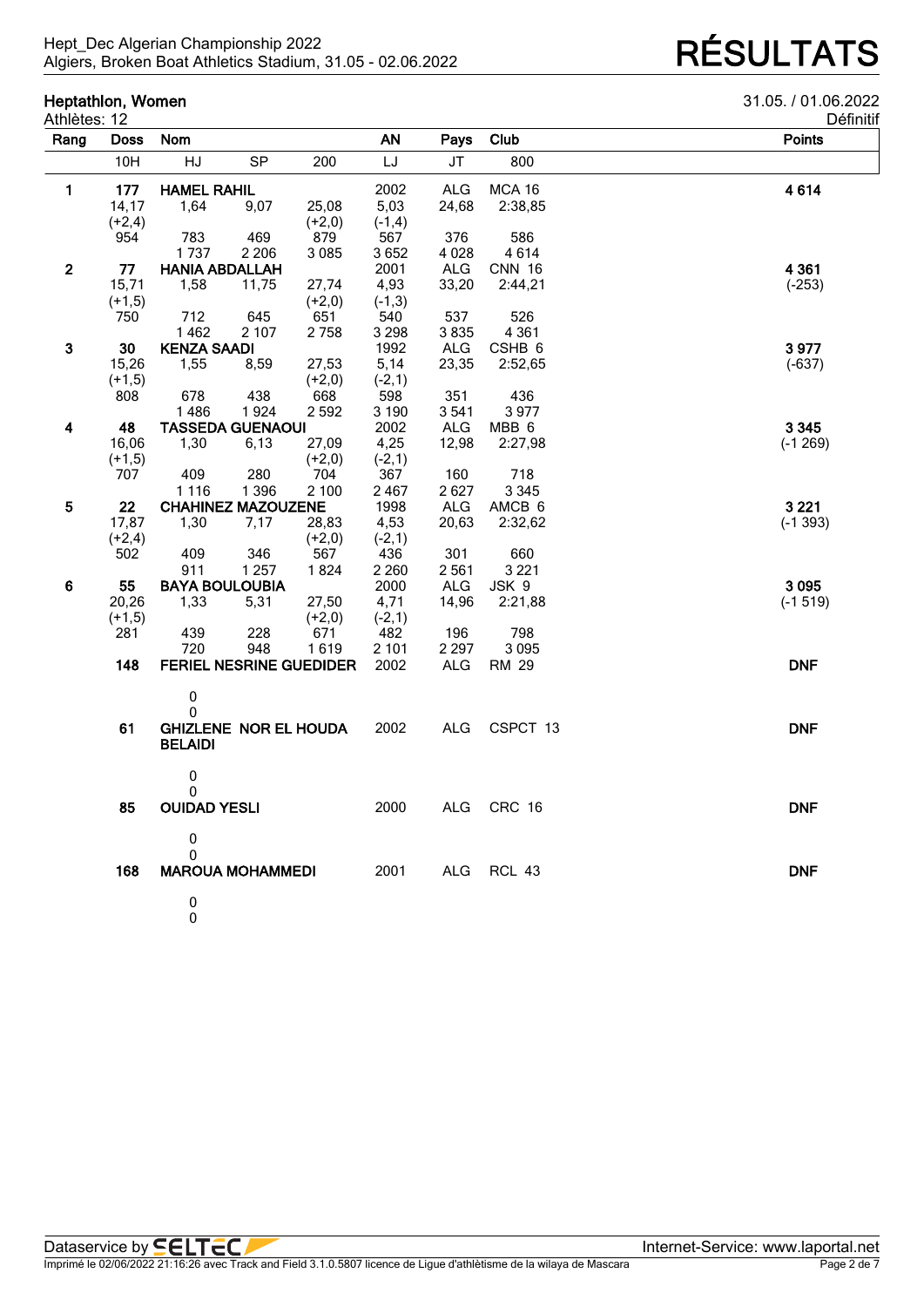### **Decathlon, Junior Men** 31.05. / 01.06.2022

| Définitif |  |
|-----------|--|
|           |  |

| Athlètes: 12   |             |                       |                              |            |           |            |                  |            |            |            | Définitit     |
|----------------|-------------|-----------------------|------------------------------|------------|-----------|------------|------------------|------------|------------|------------|---------------|
| Rang           | <b>Doss</b> | <b>Nom</b>            |                              |            | <b>AN</b> | Pays       | Club             |            |            |            | <b>Points</b> |
|                | 100         | LJ                    | <b>SP</b>                    | HJ         | 400       | 11H        | DT               | PV         | <b>JT</b>  | <b>1K5</b> |               |
| 1              | 9           | <b>ILYES BOUTAHRA</b> |                              |            | 2003      | ALG        | SARAB 5          |            |            |            | 5851          |
|                | 11,98       | 5,99                  | 11,36                        | 1,73       | 54,02     | 14,97      | 34,20            | 3,20       | 34,97      | 4:43,37    |               |
|                | 655         | 584                   | 568                          | 569        | 639       | 853        | 548              | 406        | 370        | 659        |               |
|                |             | 1 2 3 9               | 1807                         | 2 3 7 6    | 3015      | 3868       | 4416             | 4 8 2 2    | 5 1 9 2    | 5851       |               |
| $\mathbf{2}$   | 117         | <b>BILAL KAIKEA</b>   |                              |            | 2004      | <b>ALG</b> | CAT 18           |            |            |            | 5313          |
|                | 11,55       | 5,67                  | 10,36                        | 1,55       | 51,91     | 15,90      | 23,79            | 2,70       | 33,70      | 4:42,15    | $(-538)$      |
|                | 742         | 516                   | 507                          | 426        | 729       | 744        | 344              | 286        | 352        | 667        |               |
|                |             | 1 2 5 8               | 1765                         | 2 1 9 1    | 2920      | 3664       | 4 0 0 8          | 4 2 9 4    | 4 6 4 6    | 5313       |               |
| 3              | 163         |                       | <b>OUASSIM CHIHAB EDDINE</b> |            | 2004      | <b>ALG</b> | CSWK 39          |            |            |            | 5311          |
|                |             | <b>SALEMI</b>         |                              |            |           |            |                  |            |            |            |               |
|                | 11,74       | 5,93                  | 10,40                        | 1,61       | 54,57     | 16,83      | 35,85            | 2,90       | 37,05      | 5:13,74    | $(-540)$      |
|                | 703         | 571                   | 510                          | 472        | 616       | 642        | 581              | 333        | 400        | 483        |               |
|                |             | 1 2 7 4               | 1784                         | 2 2 5 6    | 2872      | 3514       | 4 0 9 5          | 4 4 2 8    | 4 8 2 8    | 5311       |               |
| 4              | 94          | <b>SABER MIHOUB</b>   |                              |            | 2003      | ALG        | ESH 16           |            |            |            | 5 1 4 4       |
|                | 10,89       | 6,18                  | 9,12                         | 1,61       | 51,61     | 15,72      | sEv              | 2,40       | 37,40      | 4:53,71    | $(-707)$      |
|                | 885         | 626                   | 433                          | 472        | 742       | 765        | 0                | 220        | 405        | 596        |               |
|                |             | 1511                  | 1944                         | 2416       | 3 1 5 8   | 3923       | 3923             |            |            |            |               |
|                | 125         |                       | <b>ABEDL KRIM BOUFRAH</b>    |            | 2004      |            |                  | 4 1 4 3    | 4548       | 5 1 4 4    | 5 0 7 4       |
| 5              |             |                       |                              |            |           | ALG        | JABC 25          |            |            |            |               |
|                | 11,65       | 6,31                  | 9,09                         | 1,85       | 53,65     | 18,75      | 29,29            | sEv        | 40,28      | 4:54,55    | $(-777)$      |
|                | 721         | 655                   | 431                          | 670        | 654       | 455        | 450              | 0          | 446        | 592        |               |
|                |             | 1 3 7 6               | 1807                         | 2477       | 3 1 3 1   | 3586       | 4 0 3 6          | 4 0 3 6    | 4 4 8 2    | 5074       |               |
| 6              | 21          | <b>AMIR CHIHALA</b>   |                              |            | 2003      | <b>ALG</b> | AMCB 6           |            |            |            | 4 6 9 3       |
|                | 12,36       | 5,25                  | 8,35                         | 1,64       | 55,86     | 15,82      | 23,57            | 2,50       | 32,79      | 5:00,33    | $(-1158)$     |
|                | 582         | 431                   | 387                          | 496        | 565       | 753        | 340              | 242        | 339        | 558        |               |
|                |             | 1013                  | 1400                         | 1896       | 2461      | 3 2 1 4    | 3 5 5 4          | 3796       | 4 1 3 5    | 4 6 9 3    |               |
| $\overline{7}$ | 134         | <b>KHELIFA DAMBRI</b> |                              |            | 2003      | <b>ALG</b> | <b>MAC 25</b>    |            |            |            | 4 6 24        |
|                | 12,50       | 5,62                  | 7,14                         | 1,58       | 55,53     | 16,44      | 17,28            | 2,70       | 34,96      | 4:43,68    | $(-1227)$     |
|                | 556         | 506                   | 316                          | 449        | 578       | 684        | 222              | 286        | 370        | 657        |               |
|                |             | 1 0 6 2               | 1 3 7 8                      | 1827       | 2 4 0 5   | 3 0 8 9    | 3311             | 3597       | 3 9 6 7    | 4 6 24     |               |
| 8              | 65          |                       | <b>ABOUBAKR ESSEDIK</b>      |            | 2004      | <b>ALG</b> | CAAT 14          |            |            |            | 4 0 5 5       |
|                |             | <b>LOUMIR</b>         |                              |            |           |            |                  |            |            |            |               |
|                | 12,29       | 5,23                  | 6,86                         | 1,40       | 54,85     | 18,45      | 18,17            | sEv        | 29,64      | 4:22,05    | $(-1796)$     |
|                | 595         | 427                   | 299                          | 317        | 605       | 482        | 238              | 0          | 294        | 798        |               |
|                |             | 1 0 2 2               | 1 3 2 1                      | 1638       | 2 2 4 3   | 2725       | 2963             | 2963       | 3 2 5 7    | 4 0 5 5    |               |
|                | 47          | <b>HOCINE AMARI</b>   |                              |            | 2004      | <b>ALG</b> | MBB 6            |            |            |            | <b>DNS</b>    |
|                | <b>DNS</b>  | <b>DNS</b>            | <b>DNS</b>                   | <b>DNS</b> |           |            | <b>DNS</b>       | <b>DNS</b> | <b>DNS</b> | <b>DNS</b> |               |
|                | 52          | <b>YANIS MIHOUBI</b>  |                              |            | 2004      | <b>ALG</b> | RBS <sub>6</sub> |            |            |            | <b>DNS</b>    |
|                | <b>DNS</b>  | DNS                   | <b>DNS</b>                   | <b>DNS</b> |           |            | <b>DNS</b>       | <b>DNS</b> | <b>DNS</b> | <b>DNS</b> |               |
|                | 147         | YAHIA ABDELILLAH      |                              |            | 2004      | <b>ALG</b> | <b>RM 29</b>     |            |            |            | <b>DNS</b>    |
|                |             | <b>MOUMENE</b>        |                              |            |           |            |                  |            |            |            |               |
|                | <b>DNS</b>  | <b>DNS</b>            | <b>DNS</b>                   | <b>DNS</b> |           |            | <b>DNS</b>       | <b>DNS</b> | <b>DNS</b> | <b>DNS</b> |               |
|                | 164         |                       | <b>AHMED YASSINE TABTI</b>   |            | 2004      | ALG        | C.A.A.K 40       |            |            |            | <b>DNS</b>    |
|                | <b>DNS</b>  | <b>DNS</b>            | <b>DNS</b>                   | <b>DNS</b> |           |            | <b>DNS</b>       | <b>DNS</b> | <b>DNS</b> | <b>DNS</b> |               |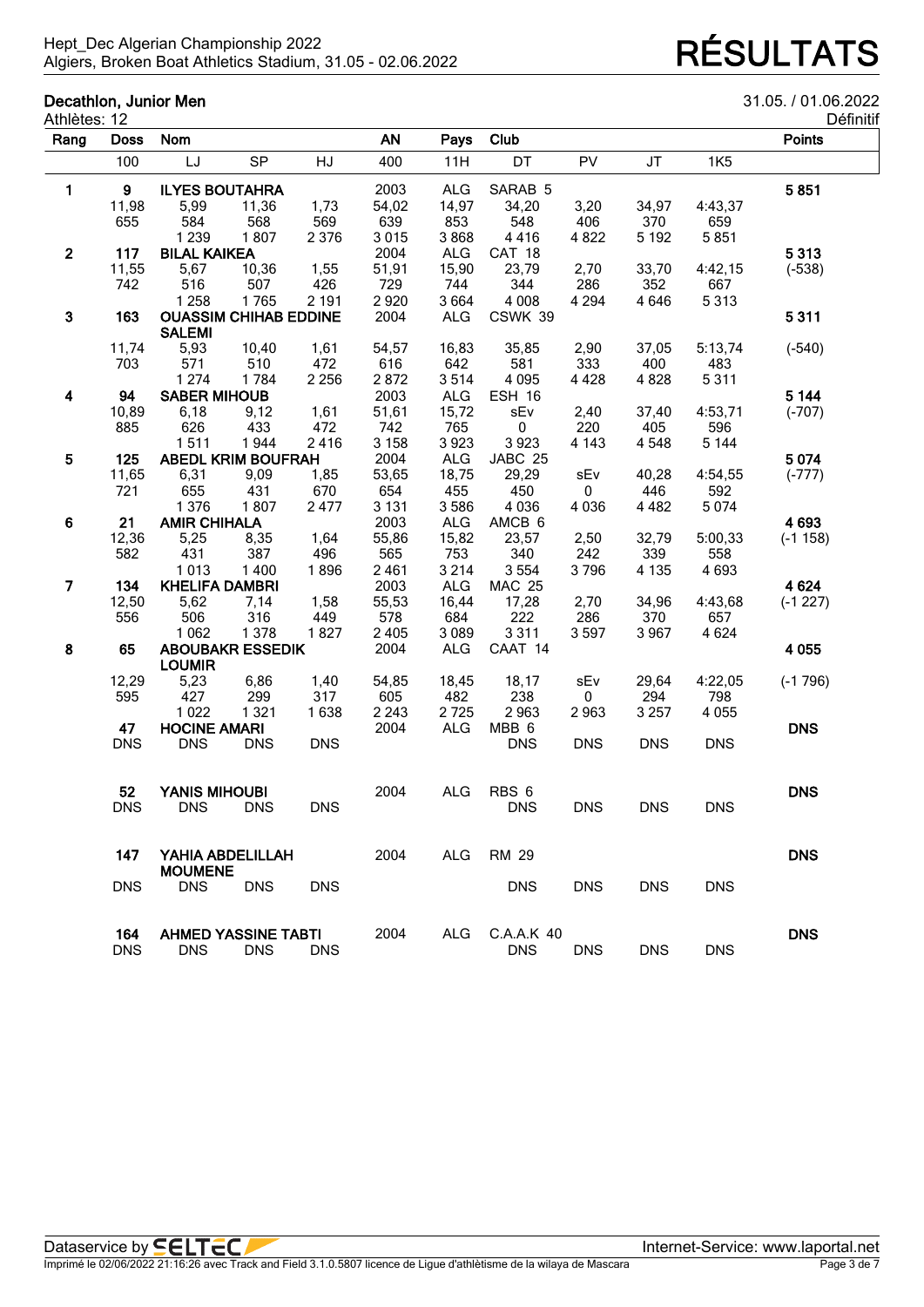# **Heptathlon, Junior Women** 31.05. / 01.06.2022

| etinitit |  |  |
|----------|--|--|
|          |  |  |

| Athlètes: 12            |              |                      |                          |            |            |            |                  | Définiti      |
|-------------------------|--------------|----------------------|--------------------------|------------|------------|------------|------------------|---------------|
| Rang                    | Doss         | <b>Nom</b>           |                          |            | <b>AN</b>  | Pays       | Club             | <b>Points</b> |
|                         | 10H          | HJ                   | <b>SP</b>                | 200        | LJ         | <b>JT</b>  | 800              |               |
| $\blacksquare$          | 155          |                      | <b>NESRINE BEGOUG</b>    |            | 2003       | <b>ALG</b> | CSAFO 31         | 3890          |
|                         | 15,66        | 1,39                 | 8,07                     | 27,26      | 4,39       | 28,18      | 2:29,80          |               |
|                         | 756          | 502                  | 404                      | 690        | 401        | 442        | 695              |               |
|                         |              | 1 2 5 8              | 1662                     | 2 3 5 2    | 2 7 5 3    | 3 1 9 5    | 3890             |               |
| $\mathbf{2}$            | 40           | <b>LETICIA OUABA</b> |                          |            | 2004       | <b>ALG</b> | EMSA 6           | 3701          |
|                         | 16,25        | 1,42                 | 7,65                     | 26,52      | 5,21       | 15,60      | 2:43,93          | $(-189)$      |
|                         | 684          | 534                  | 377                      | 752        | 617        | 208        | 529              |               |
|                         |              | 1218                 | 1595                     | 2 3 4 7    | 2964       | 3 1 7 2    | 3701             |               |
| $\mathbf{3}$            | 129          | <b>AYA ZITOUNI</b>   |                          |            | 2004       | <b>ALG</b> | <b>JLNC 25</b>   | 3 2 6 2       |
|                         | 17,74        | 1,42                 | 8,48                     | 28,17      | 4,26       | 22,68      | 2:50,62          | $(-628)$      |
|                         | 516          | 534                  | 430                      | 617        | 369        | 339        | 457              |               |
|                         |              | 1 0 5 0              | 1480                     | 2097       | 2466       | 2805       | 3 2 6 2          |               |
| $\overline{\mathbf{4}}$ | 26           | <b>NADIA AHMIM</b>   |                          |            | 2003       | ALG        | AMCB 6           | 3 0 0 7       |
|                         | 18,39        | 1,24                 | 5,58                     | 28,22      | 4,33       | 18,72      | 2:29,60          | $(-883)$      |
|                         | 449          | 350                  | 245                      | 614        | 386        | 265        | 698              |               |
|                         |              | 799                  | 1 0 4 4                  | 1658       | 2044       | 2 3 0 9    | 3 0 0 7          |               |
| $\overline{\mathbf{5}}$ | 34           |                      | <b>FATIMA TAHANOUT</b>   |            | 2004       | <b>ALG</b> | EMCAkfadou 6     | 2792          |
|                         | 18,77        | 1,33                 | 7,03                     | 28,43      | 3,98       | 20,75      | 2:56,23          | $(-1098)$     |
|                         | 412          | 439                  | 337                      | 597        | 303        | 303        | 401              |               |
|                         |              | 851                  | 1 1 8 8                  | 1785       | 2088       | 2 3 9 1    | 2792             |               |
| $\bf 6$                 | 39           | <b>ASMA AZRI</b>     |                          |            | 2003       | ALG        | EMSA 6           | 2747          |
|                         | 18,35        | 1,36                 | 6,07                     | 29,60      | 4,54       | 14,82      | 2:55,58          | $(-1143)$     |
|                         | 453          | 470                  | 276                      | 510        | 438        | 193        | 407              |               |
|                         |              | 923                  | 1 1 9 9                  | 1709       | 2 1 4 7    | 2 3 4 0    | 2747             |               |
| $\overline{7}$          | 50           |                      | <b>MOUNIA BEZGHICHE</b>  |            | 2003       | <b>ALG</b> | MBB <sub>6</sub> | 2 5 28        |
|                         | 18,35        | 1,24                 | 4,60                     | 29,14      | 4,09       | 10,52      | 2:41,69          | $(-1362)$     |
|                         | 453          | 350                  | 183                      | 544        | 329        | 115        | 554              |               |
|                         |              | 803                  | 986                      | 1530       | 1859       | 1974       | 2528             |               |
| ${\bf 8}$               | 135          | <b>HAWA BENRACHI</b> |                          |            | 2004       | <b>ALG</b> | <b>MAC 25</b>    | 2 4 9 4       |
|                         | 20,47        | 1,27                 | 6,71                     | 28,86      | 4,21       | 14,46      | 2:53,68          | $(-1396)$     |
|                         | 264          | 379                  | 316                      | 565        | 357        | 187        | 426              |               |
|                         |              | 643                  | 959                      | 1524       | 1881       | 2068       | 2 4 9 4          |               |
| 9                       | 33           |                      | <b>AMINA BERROUBACHE</b> |            | 2003       | ALG        | ECB <sub>6</sub> | 2 2 6 7       |
|                         | 19,49        | 1,36                 | 6,06                     | 32,23      | 4,15       | 15,20      | 3:07,93          | $(-1623)$     |
|                         | 346          | 470                  | 275                      | 338        | 343        | 200        | 295              |               |
|                         |              | 816                  | 1 0 9 1                  | 1429       | 1772       | 1972       | 2 2 6 7          |               |
| 10                      | $\mathbf{2}$ | <b>ZAHRA AMROUN</b>  |                          |            | 2004       | ALG        | CROM 2           | 2077          |
|                         | 22,75        | 1,24                 | 4,75                     | 31,44      | 3,67       | 12,74      | 2:33,95          | $(-1813)$     |
|                         | 114          | 350                  | 193                      | 386        | 235        | 155        | 644              |               |
|                         |              | 464                  | 657                      | 1 0 4 3    | 1 2 7 8    | 1433       | 2077             |               |
|                         | 128          |                      | <b>MALEK DERRADJI</b>    |            | 2004       | <b>ALG</b> | <b>JLNC 25</b>   | <b>DNS</b>    |
|                         | <b>DNS</b>   | <b>DNS</b>           | <b>DNS</b>               | <b>DNS</b> | <b>DNS</b> | DNS        | <b>DNS</b>       |               |
|                         | 150          | <b>LEILA SAADIA</b>  |                          |            | 2003       | <b>ALG</b> | <b>RM 29</b>     | <b>DNS</b>    |
|                         | <b>DNS</b>   | <b>DNS</b>           | <b>DNS</b>               | <b>DNS</b> | <b>DNS</b> | <b>DNS</b> | <b>DNS</b>       |               |
|                         |              |                      |                          |            |            |            |                  |               |

Imprimé le 02/06/2022 21:16:26 avec Track and Field 3.1.0.5807 licence de Ligue d'athlètisme de la wilaya de Mascara Page 4 de 7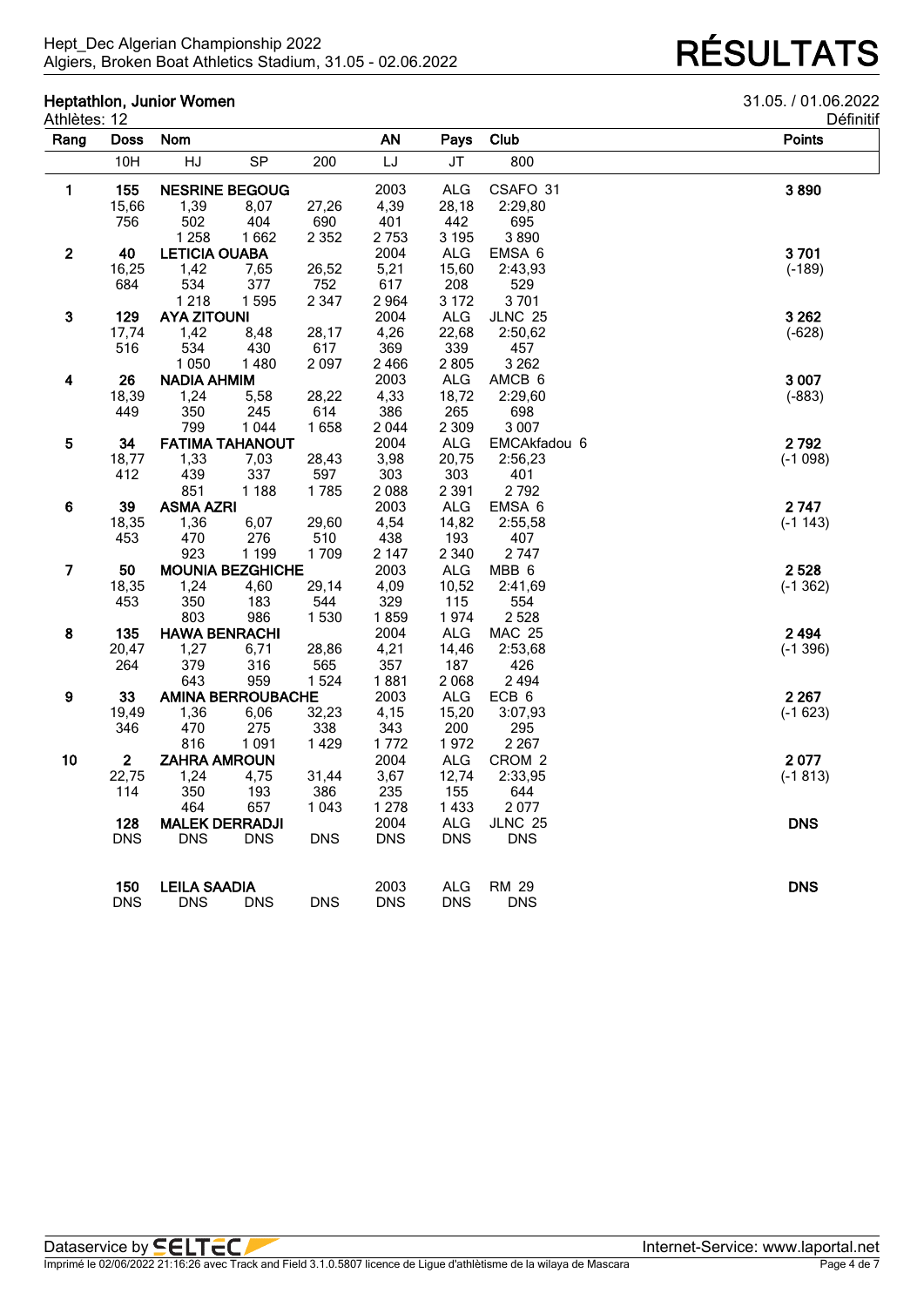## **Decathlon, Youth men**<br>Athlètes: 16

| Athlètes: 16   | Decathlon, Youth men |                                |                               |             |              |                    |                          |             |            |            | 01. / 02.06.2022<br>Définitif |
|----------------|----------------------|--------------------------------|-------------------------------|-------------|--------------|--------------------|--------------------------|-------------|------------|------------|-------------------------------|
| Rang           | <b>Doss</b>          | Nom                            |                               |             | <b>AN</b>    | Pays               | Club                     |             |            |            | <b>Points</b>                 |
|                | 100                  | LJ                             | <b>SP</b>                     | HJ          | 400          | 11H                | DT                       | PV          | JT         | <b>1K5</b> |                               |
| 1              | 19                   | <b>KOCEILA TALBI</b>           |                               |             | 2005         | <b>ALG</b>         | AMCB 6                   |             |            |            | 6014                          |
|                | 11,89                | 5,87                           | 12,82                         | 1,71        | 55,68        | 14,95              | 41,74                    | 3,60        | 42,69      | 5:18,79    |                               |
|                | 673                  | 559                            | 656                           | 552         | 572          | 856                | 700                      | 509         | 481        | 456        |                               |
|                |                      | 1 2 3 2                        | 1888                          | 2 4 4 0     | 3012         | 3868               | 4568                     | 5 0 7 7     | 5 5 5 8    | 6014       |                               |
| $\mathbf{2}$   | 84                   | <b>LOUAI LAMRAOUI</b>          |                               |             | 2006         | <b>ALG</b>         | CRC 16                   |             |            |            | 5803                          |
|                | 11,97                | 6,20                           | 10,95                         | 1,80        | 53,74        | 14,63              | 23,67                    | 3,90        | 31,40      | 5:01,76    | $(-211)$                      |
|                | 657                  | 630                            | 543                           | 627         | 650          | 895                | 342                      | 590         | 319        | 550        |                               |
|                |                      | 1 2 8 7                        | 1830                          | 2 4 5 7     | 3 107        | 4 0 0 2            | 4 3 4 4                  | 4 9 3 4     | 5 2 5 3    | 5803       |                               |
| 3              | 17                   |                                | <b>MOHCENE GUERFI</b>         |             | 2006         | <b>ALG</b>         | AMCB 6                   |             |            |            | 5767                          |
|                | 11,79                | 5,96                           | 12,16                         | 1,62        | 55,28        | 14,72              | 27,38                    | 4,00        | 35,33      | 5:06,50    | $(-247)$                      |
|                | 693                  | 578                            | 616                           | 480         | 588          | 884                | 413                      | 617         | 375        | 523        |                               |
|                |                      | 1 2 7 1                        | 1887                          | 2 3 6 7     | 2955         | 3839               | 4 2 5 2                  | 4869        | 5 2 4 4    | 5767       |                               |
| 4              | 20                   | <b>WALID TOUATI</b>            |                               |             | 2006         | <b>ALG</b>         | AMCB 6                   |             |            |            | 5466                          |
|                | 12,03                | 5,67                           | 10,13                         | 1,89        | 55,22        | 15,29              | 32,19                    | 3,10        | 26,12      | 4:58,58    | $(-548)$                      |
|                | 645                  | 516                            | 493                           | 705         | 590          | 815                | 508                      | 381         | 245        | 568        |                               |
|                | 18                   | 1 1 6 1                        | 1654<br><b>MOHAMMED RAMZI</b> | 2 3 5 9     | 2949         | 3764               | 4 2 7 2<br>AMCB 6        | 4 6 5 3     | 4898       | 5466       | 5 2 9 3                       |
| ${\bf 5}$      |                      | <b>LOUKKAM</b>                 |                               |             | 2005         | <b>ALG</b>         |                          |             |            |            |                               |
|                | 11,73                | 6,30                           | 7,37                          | 1,62        | 53,06        | 15,04              | 21,77                    | 3,20        | 30,02      | 4:54,28    | $(-721)$                      |
|                | 705                  | 652                            | 329                           | 480         | 679          | 845                | 305                      | 406         | 299        | 593        |                               |
|                |                      | 1 3 5 7                        | 1686                          | 2 1 6 6     | 2845         | 3690               | 3 9 9 5                  | 4 4 0 1     | 4700       | 5 2 9 3    |                               |
| 6              | 108                  |                                | <b>MOHAMED IBRAHIM HALIL</b>  |             | 2005         | <b>ALG</b>         | <b>NRD 16</b>            |             |            |            | 5 2 0 2                       |
|                | 12,03                | 5,41                           | 10,93                         | 1,80        | 55,30        | 15,44              | 23,24                    | 3,00        | 31,19      | 5:04,39    | $(-812)$                      |
|                | 645                  | 463                            | 542                           | 627         | 587          | 797                | 333                      | 357         | 316        | 535        |                               |
| $\overline{7}$ | 107                  | 1 1 0 8<br><b>HAMZA HAFIDI</b> | 1650                          | 2 2 7 7     | 2864<br>2006 | 3661<br><b>ALG</b> | 3 9 9 4<br><b>NRD 16</b> | 4 3 5 1     | 4667       | 5 2 0 2    | 5 1 0 8                       |
|                |                      | 6,04                           |                               |             | 54,53        | 16,46              | 21,65                    |             | 25,76      | 5:05,14    |                               |
|                | 11,47<br>759         | 595                            | 10, 16<br>495                 | 1,62<br>480 | 618          | 682                | 303                      | 3,20<br>406 | 240        | 530        | $(-906)$                      |
|                |                      | 1 3 5 4                        | 1849                          | 2 3 2 9     | 2947         | 3629               | 3932                     | 4 3 3 8     | 4578       | 5 1 0 8    |                               |
| 8              | 46                   |                                | <b>ISSAM-EDDINE OUKACI</b>    |             | 2006         | <b>ALG</b>         | MBB 6                    |             |            |            | 4915                          |
|                | 12,44                | 5,91                           | 11,50                         | 1,65        | 60,12        | 16,50              | 32,06                    | 2,70        | 37,58      | 5:26,42    | $(-1099)$                     |
|                | 567                  | 567                            | 576                           | 504         | 409          | 677                | 505                      | 286         | 407        | 417        |                               |
|                |                      | 1 1 3 4                        | 1710                          | 2 2 1 4     | 2623         | 3 3 0 0            | 3805                     | 4 0 9 1     | 4 4 9 8    | 4915       |                               |
| 9              | 45                   | <b>ABDELKADER HAMADE</b>       |                               |             | 2006         | ALG                | MBB <sub>6</sub>         |             |            |            | 4520                          |
|                | 12,72                | 5,58                           | 9,30                          | 1,62        | 56,21        | 16,05              | sEv                      | 3,50        | 26,14      | 4:57,00    | $(-1494)$                     |
|                | 516                  | 498                            | 444                           | 480         | 551          | 727                | 0                        | 482         | 245        | 577        |                               |
|                |                      | 1014                           | 1458                          | 1938        | 2489         | 3 2 1 6            | 3 2 1 6                  | 3698        | 3943       | 4520       |                               |
| 10             | 11                   | ABD ELRAHIM AOUADJ             |                               |             | 2006         | ALG                | <b>NRD 16</b>            |             |            |            | 4 4 2 9                       |
|                | 12,23                | 4,88                           | 9,64                          | 1,56        | 55,95        | 15,84              | 19,02                    | 1,80        | 37,60      | 5:12,60    | $(-1585)$                     |
|                | 606                  | 360                            | 464                           | 434         | 561          | 751                | 254                      | 103         | 407        | 489        |                               |
|                |                      | 966                            | 1430                          | 1864        | 2425         | 3 1 7 6            | 3 4 3 0                  | 3533        | 3 9 4 0    | 4 4 2 9    |                               |
| 11             | 32                   |                                | <b>MAKHLOUF-AMINE AZIB</b>    |             | 2005         | <b>ALG</b>         | ECB 6                    |             |            |            | 4 4 2 5                       |
|                | 12,52                | 5,25                           | 9,39                          | 1,80        | 58,21        | 17,41              | 22,15                    | 2,20        | 28,58      | 5:03,99    | $(-1589)$                     |
|                | 552                  | 431                            | 449                           | 627         | 476          | 582                | 313                      | 179         | 279        | 537        |                               |
|                |                      | 983                            | 1432                          | 2059        | 2535         | 3 1 1 7            | 3 4 3 0                  | 3609        | 3888       | 4 4 2 5    |                               |
| 12             | 64                   |                                | <b>NABIL BOUKHADIA</b>        |             | 2005         | <b>ALG</b>         | CAAT 14                  |             |            |            | 4 2 3 7                       |
|                | 11,99                | 5,16                           | 8,44                          | 1,50        | 53,77        | 17,88              | sEv                      | 2,50        | 26,75      | 4:35,43    | $(-1777)$                     |
|                | 653                  | 413                            | 392                           | 389         | 649          | 536                | $\mathbf 0$              | 242         | 254        | 709        |                               |
|                |                      | 1 0 6 6                        | 1458                          | 1847        | 2496         | 3 0 3 2            | 3 0 3 2                  | 3 2 7 4     | 3528       | 4 2 3 7    |                               |
|                | 118                  | <b>ADEM REKINA</b>             |                               |             | 2005         | <b>ALG</b>         | <b>MBT 18</b>            |             |            |            | <b>DNF</b>                    |
|                | 12,24                | 5,97                           | sEv                           | 1,47        | <b>DNS</b>   |                    | <b>DNS</b>               | <b>DNS</b>  | <b>DNS</b> | <b>DNS</b> |                               |
|                | 605                  | 580                            | 0                             | 367         |              | $\mathbf 0$        |                          |             |            |            |                               |
|                |                      | 1 1 8 5                        | 1 1 8 5                       | 1552        |              | 1552               |                          |             |            |            | <b>DNF</b>                    |
|                | 160                  | <b>BOUSBIA SALAH</b>           | <b>MOUTIAERRAHMANE</b>        |             | 2005         | ALG                | CSMBB 39                 |             |            |            |                               |
|                | 13,44                | <b>DNS</b>                     | <b>DNS</b>                    | <b>DNS</b>  | <b>DNS</b>   |                    | <b>DNS</b>               | <b>DNS</b>  | <b>DNS</b> | <b>DNS</b> |                               |
|                | 396                  |                                |                               |             |              | $\mathbf 0$        |                          |             |            |            |                               |
|                |                      |                                |                               |             |              | 396                |                          |             |            |            |                               |
|                | 124                  | <b>KHALED AOUF</b>             |                               |             | 2005         | ALG                | JABC 25                  |             |            |            | <b>DNF</b>                    |
|                | <b>DNS</b>           | <b>DNS</b>                     | <b>DNS</b>                    | <b>DNS</b>  | <b>DNS</b>   |                    | <b>DNS</b>               | <b>DNS</b>  | <b>DNS</b> | <b>DNS</b> |                               |
|                |                      |                                |                               |             |              | 0                  |                          |             |            |            |                               |
|                |                      |                                |                               |             |              | 0                  |                          |             |            |            |                               |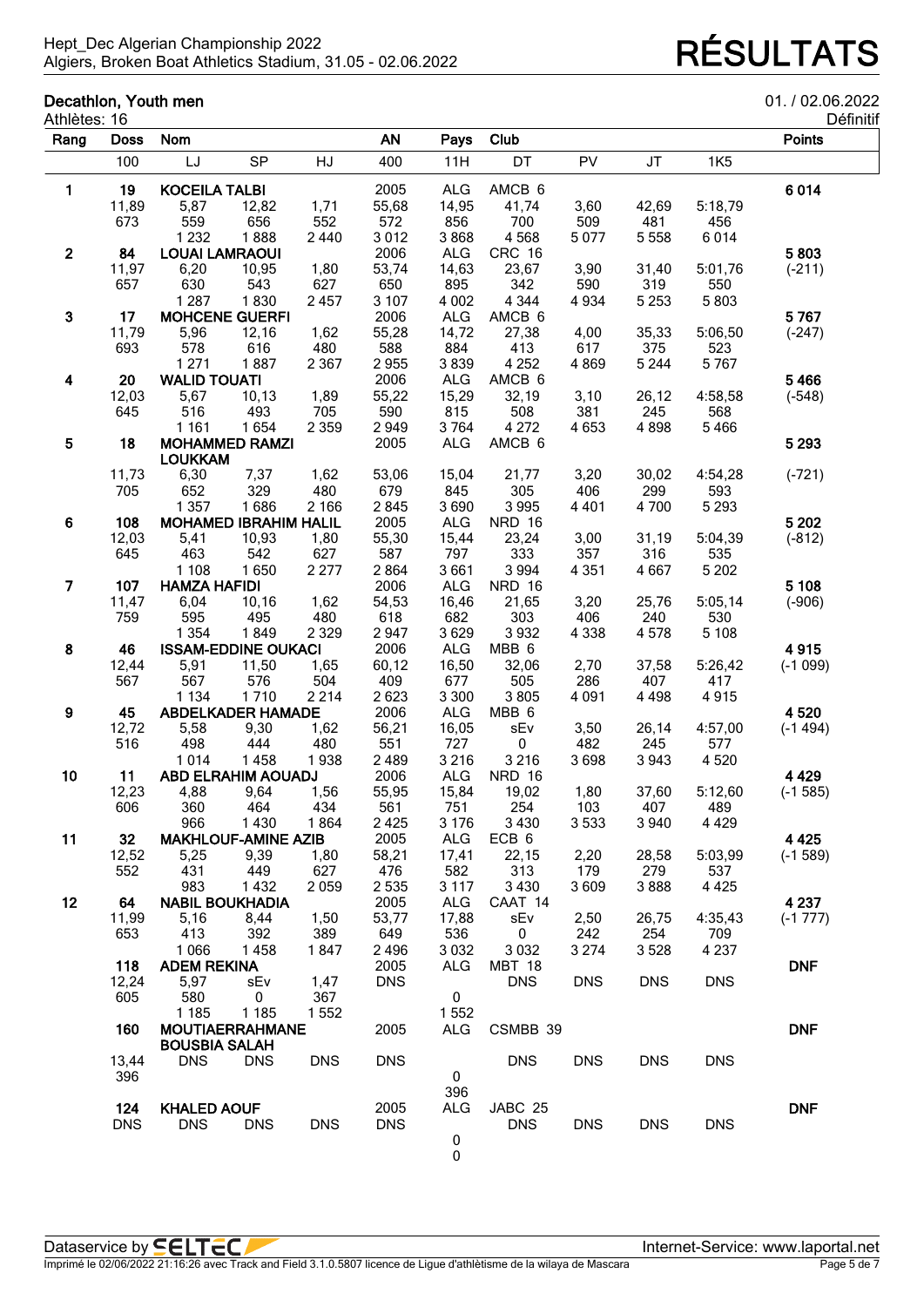### **Decathlon, Youth men - Suite** 01. / 02.06.2022

| 01/0206202 |  |
|------------|--|

|  | )éfinitif |  |
|--|-----------|--|

| Athlètes: 16 |             |            |            |                                     |            |             |            |            |            |            | Définiti      |
|--------------|-------------|------------|------------|-------------------------------------|------------|-------------|------------|------------|------------|------------|---------------|
| Rang         | <b>Doss</b> | <b>Nom</b> |            |                                     | ΑN         | <b>Pays</b> | Club       |            |            |            | <b>Points</b> |
|              | 100         | LJ         | SP         | HJ                                  | 400        | 11H         | DT         | PV         |            | 1K5        |               |
|              | 60          |            |            | 2005<br><b>ZAID ELKHEIR HACHEMI</b> | ALG        | CSPCT 13    | <b>DNF</b> |            |            |            |               |
|              | <b>DNS</b>  | <b>DNS</b> | <b>DNS</b> | <b>DNS</b>                          | <b>DNS</b> |             | <b>DNS</b> | <b>DNS</b> | <b>DNS</b> | <b>DNS</b> |               |
|              |             |            |            |                                     |            |             |            |            |            |            |               |

0